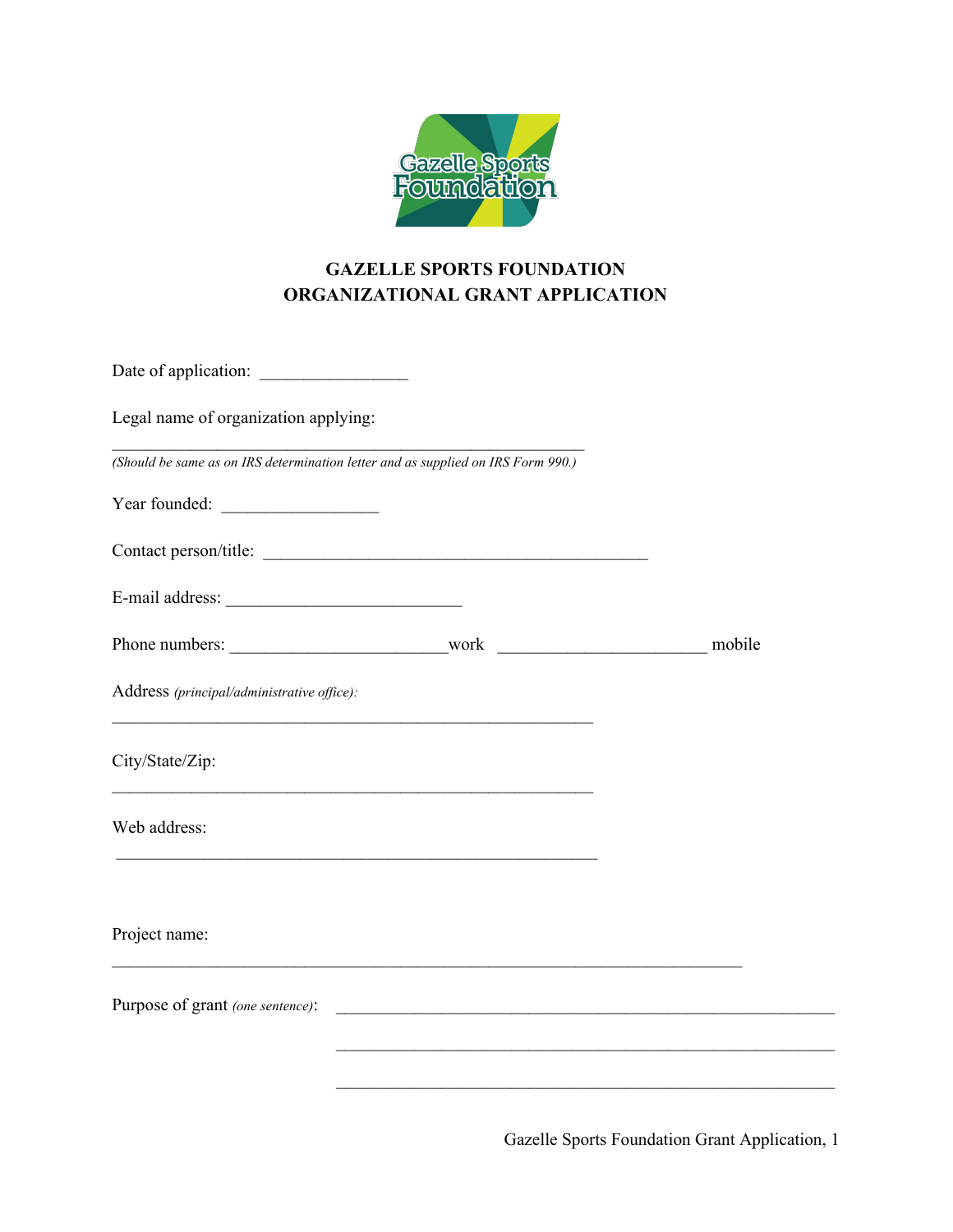Dates of the project:

Amount requested:  $\frac{\sqrt{2}}{2}$  (Grants are currently limited to a \$5,000 cap.)

Total project cost: \$\_\_\_\_\_\_\_\_\_\_\_\_\_\_\_\_\_\_\_\_

**\_\_\_\_\_\_\_\_\_\_\_\_\_\_\_\_\_\_\_\_\_\_\_\_\_\_\_\_\_\_\_\_\_\_\_**

Geographic area served:

*Signature, Contact Person*

*Typed Name and Title*

**\_\_\_\_\_\_\_\_\_\_\_\_\_\_\_\_\_\_\_\_**

*Date*

# **GRANT APPLICATION FORMAT**

**\_\_\_\_\_\_\_\_\_\_\_\_\_\_\_\_\_\_\_\_\_\_\_\_\_\_\_\_\_\_\_\_\_\_\_\_ \_\_\_\_\_\_\_\_\_\_\_\_\_\_\_\_\_\_\_\_\_\_\_\_\_\_\_\_\_\_\_\_\_\_\_\_**

Please provide the following information in this order. Use these headings, subheadings and numbers provided in your *own word processing format, thus leaving flexibility for length of response.*

### *NARRATIVE*

#### **1. Project Summary**

Begin with a half-page project summary. Briefly explain why your group is requesting this grant, what outcomes you hope to achieve, and how you will spend the funds if the grant is made.

#### **2. Purpose of Grant**

Statement of needs/problems to be addressed; description of target population and how they will benefit.

Description of project goals, measurable objectives, action plans, and statements as to whether this is a new or ongoing part of the sponsoring organization.

Description of the active involvement of constituents in defining problems to be addressed, making policy, and planning the program.

Description of the qualifications of key staff and volunteers that will ensure the success of the program. List of specific staff training needs for this project.

Long-term strategies for funding this project at end of the grant period.

### **3. Evaluation**

Plans for evaluation, including how success will be defined and measured.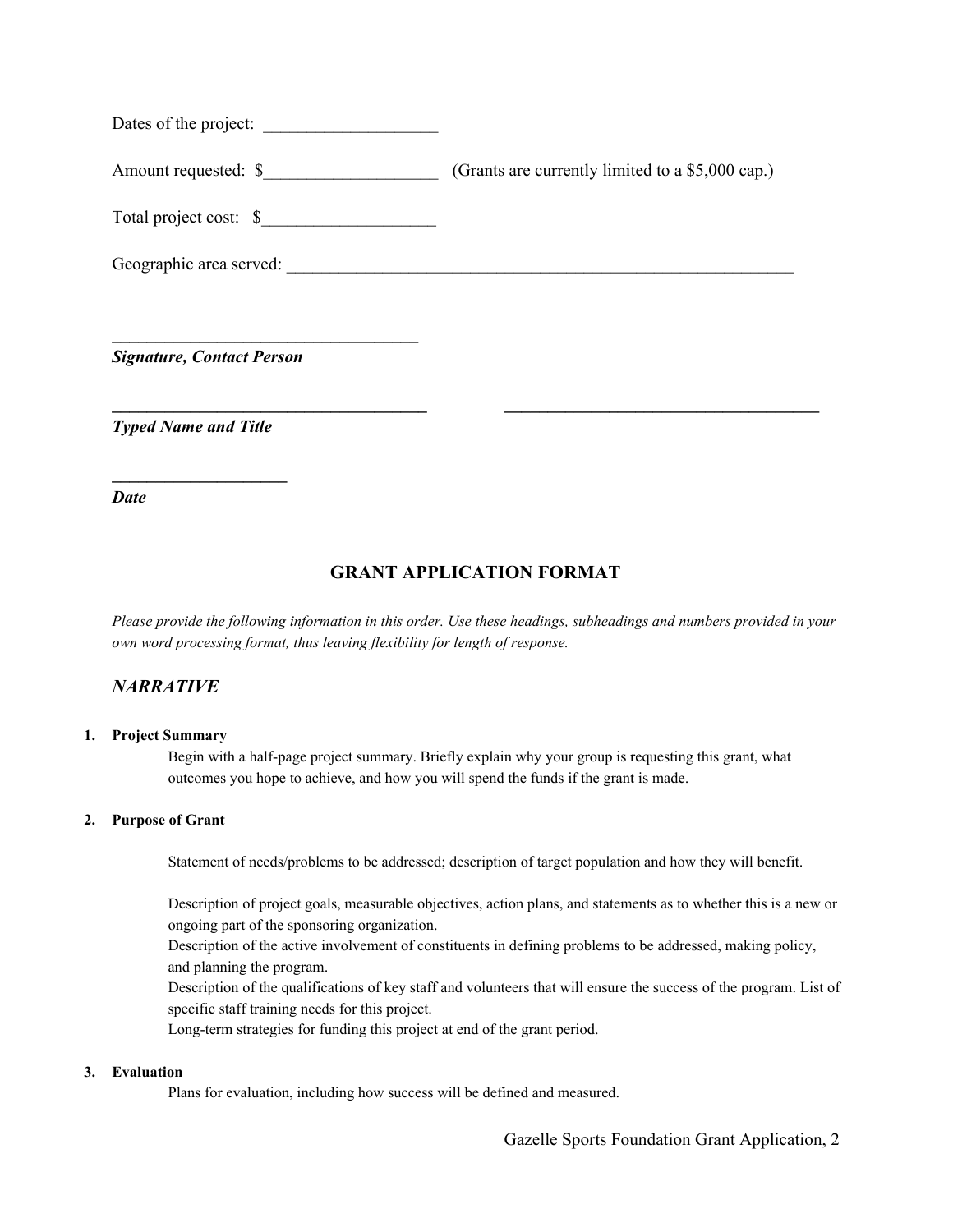Description of how evaluation results will be used and/or disseminated and, if appropriate, how the project will be replicated.

Description of the active involvement of constituents in evaluating the program.

#### **4. Budget Narrative/Justification**

Grant budget; use the **Grant Budget Format** that follows, if appropriate. List of amounts requested of other foundations, corporations and other funding sources to which this proposal has been submitted.

List of priority items in the proposed budget in the event that we are unable to meet your full request.

#### **5. Organization Information**

Brief summary of organization's history.

Brief statement of organization's mission and goals.

Description of current programs, activities and accomplishments.

Organizational chart, including board, staff and volunteer involvement.

# *ATTACHMENTS*

- 1. A copy of the current IRS determination letter indicating  $501(c)(3)$  tax-exempt status, if applicable.
- 2. Finances: Organization's current annual operating budget, including expenses and revenue.
- 3. Letters of support should verify project need and collaboration with other organizations.

4. Recent examples of external communications. These can include annual reports, newsletters, media coverage, etc.

### **GRANT BUDGET FORMAT**

Below is a listing of standard budget items. Please provide the project budget in this format and in this *order.*

A. Organizational fiscal year:

B. Time period this budget covers:

C. **Income:** include the *total amount* for each of the following budget categories, in this order:

| Donations       |  |
|-----------------|--|
| Fundraising     |  |
| Grants          |  |
| Membership Fees |  |
| Other           |  |
| Total Income    |  |

Gazelle Sports Foundation Grant Application, 3